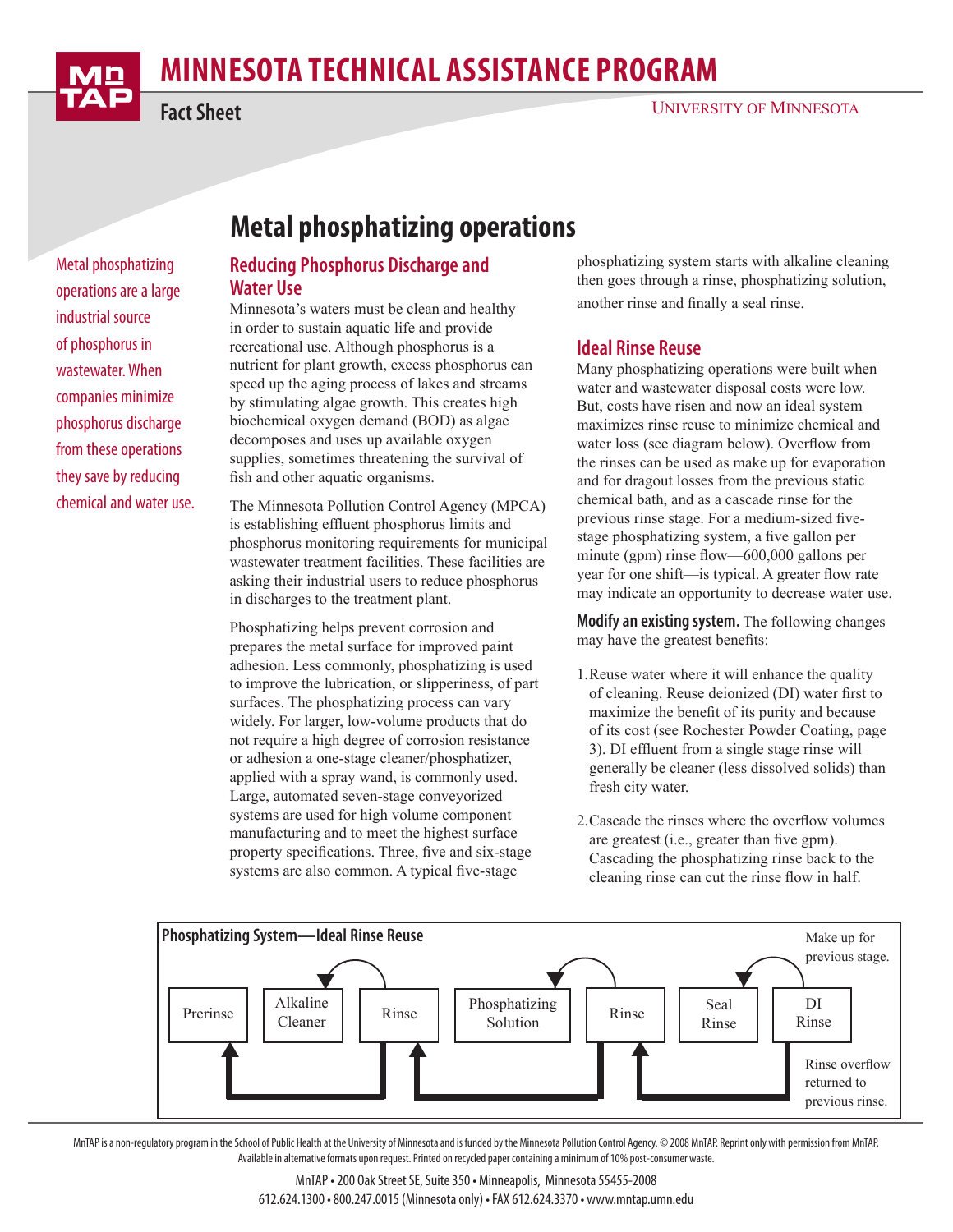And, the acidic phosphate chemical that is returned with the rinse neutralizes the alkaline cleaning carryover that would otherwise degrade the phosphate chemistry. No new contaminants are introduced.

- 3. Use overflow from the subsequent stage as make up for heated tanks because heated tanks loose the most volume to evaporation.
- 4.Add a prerinse before the cleaner stage to loosen and remove soils. This keeps a significant amount of soils out of the system, making the cleaning stage more effective. Reuse water by cascading overflow from the cleaning rinse to the prerinse.

#### **Phosphatizing Alternatives**

Alternatives to iron phosphatizing have been developed by several conservation coating chemical manufacturers. These alternatives may be based on zirconium, vanadium, or titanium oxides and have been shown to provide corrosion protection and adhesion properties what match or exceed those of iron phosphate coatings. One of the side benefits of these processes is the ability to operate these stages at or neat ambient temperatures which greatly reduces energy costs and evaporation.

## **Water and Chemical Use Reduction Tips**

**Acid alternatives.** Phosphoric acid in the phosphatizing step helps maintain a specific pH. This function can be accomplished by other acids to lower the phosphorus concentration of this stage. Talk to your supplier about these possibilities. If improved paint adhesion to aluminum substrates is the goal, Sol-Gel processes<sup>1</sup> and abrasive blasting procedures<sup>2</sup> are available.

**Bath concentrations.** Maintain phosphate bath concentrations and chemical metering of wand applicators within the correct operating range, using the chemical supplier's recommendation. If a range is given, try operating at the low end. This may require greater care by the operators. Lower operating concentrations reduce loading to the rinses, which can lead to reduced flow rates and phosphate losses to effluent.

**Reduce carryover.** Keep chemistries in their tanks by reducing carryover. Design drain holes in parts where possible and avoid blind holes and recesses. Rack parts for good drainage. Angle them so solutions drain off one point—not an edge—of the part back into the bath.

Design the system with adequate drip time. For dip tank operations, hold parts above the tank to allow the solution to drain back into the tank. Holding parts above the tank for 15 to 30 seconds returns 40 to 50% of the dragout into the tank.

Modify drain boards between stages to drain back to the previous stage. Multistage spray systems should have drain zones between stages that provide for similar drain times—15 to 30 seconds minimum. Consider a fine, low-volume mist arc or spray rinse between stages to remove additional carryover.

**Use clean water.** Consider using DI or reverse osmosis (RO) water for making up chemical baths and possibly for rinses. DI water greatly decreases the dissolved solids present. This

lengthens bath life and reduces the volume of chemicals used and discharged. It also cuts scaling in heated tanks and the volume of sludge generated by treatment of wastewaters.

**Automated systems.** Ensure all process controls are properly set (i.e., speed, chemical additions) and that they are periodically calibrated and maintained. Conductivity controls are particularly sensitive—consider using inductive conductivity sensors to reduce maintenance requirements. Quality parts are not an indicator of good system control. Poorly maintained control systems can create quality products by overusing water and chemicals. Frequency of bath turnover may be a better indicator.

**Water flow.** Measure and control water flow. Flow meters give a quick indicator of water overuse and malfunctions that can lead to overuse. Metering valves can be used with flow meters to control flow rates. In the absence of flow meters, use flow restrictors to control flow. Avoid using ball valves in water lines unless a wide open flow is desired. Small changes in ball valve position can result in large changes in the water flow rate. Although cheap, they are only appropriate as on/off valves.

**Filter baths.** Filtering remove solids that could build up in the tank or clog nozzles. Skim oil off the alkaline cleaning tank to lengthen the bath life.

**Spray nozzles.** Clean spray nozzles. Plugged nozzles can cause areas of the parts to be poorly cleaned or coated. A common response to quality failures is to increase the flow and frequency of bath changes when merely cleaning the nozzle could ensure that the solution cleans the parts. Properly position nozzles for an ideal spray pattern to ensure the solution cleans the parts.

**Procedures.** Train employees on proper operation of the phosphatizing system. Conduct daily inspections to look for tank leaks, valve leaks, evidence of controller malfunctions and plugged nozzles.

## **Rochester Powder Coating Reducing Phosphorus Discharge**

Rochester Powder Coating (RPC) in Rochester is a job shop that paints sheet metal parts using powder coating. Prior to painting, the sheet metal goes through a phosphatizing line. By embracing pollution prevention practices, RPC reduced its phosphorus discharge by 98% over two years.

In October 1995, discharge from the RPC phosphatizing system was 410 milligrams per liter (mg/L) going into the City of Rochester's sewer system. With impending phosphorus limits, RPC and Rochester began to look for ways to reduce this phosphorus discharge. RPC implemented an aggressive approach to maximize the use of phosphate instead of discharging it. First, RPC began to monitor solution content every two hours. This ensured that the concentration was within the proper operating range. They also added more-efficient spray nozzles to the phosphating risers to improve solution contact with parts.

In 1995, RPC installed a five-stage cleaning/phosphatizing system. The system had a partial rinse return to the phosphating bath to prevent loss of phosphorus. Along with installing this system, RPC instituted rigorous monitoring, maintenance and